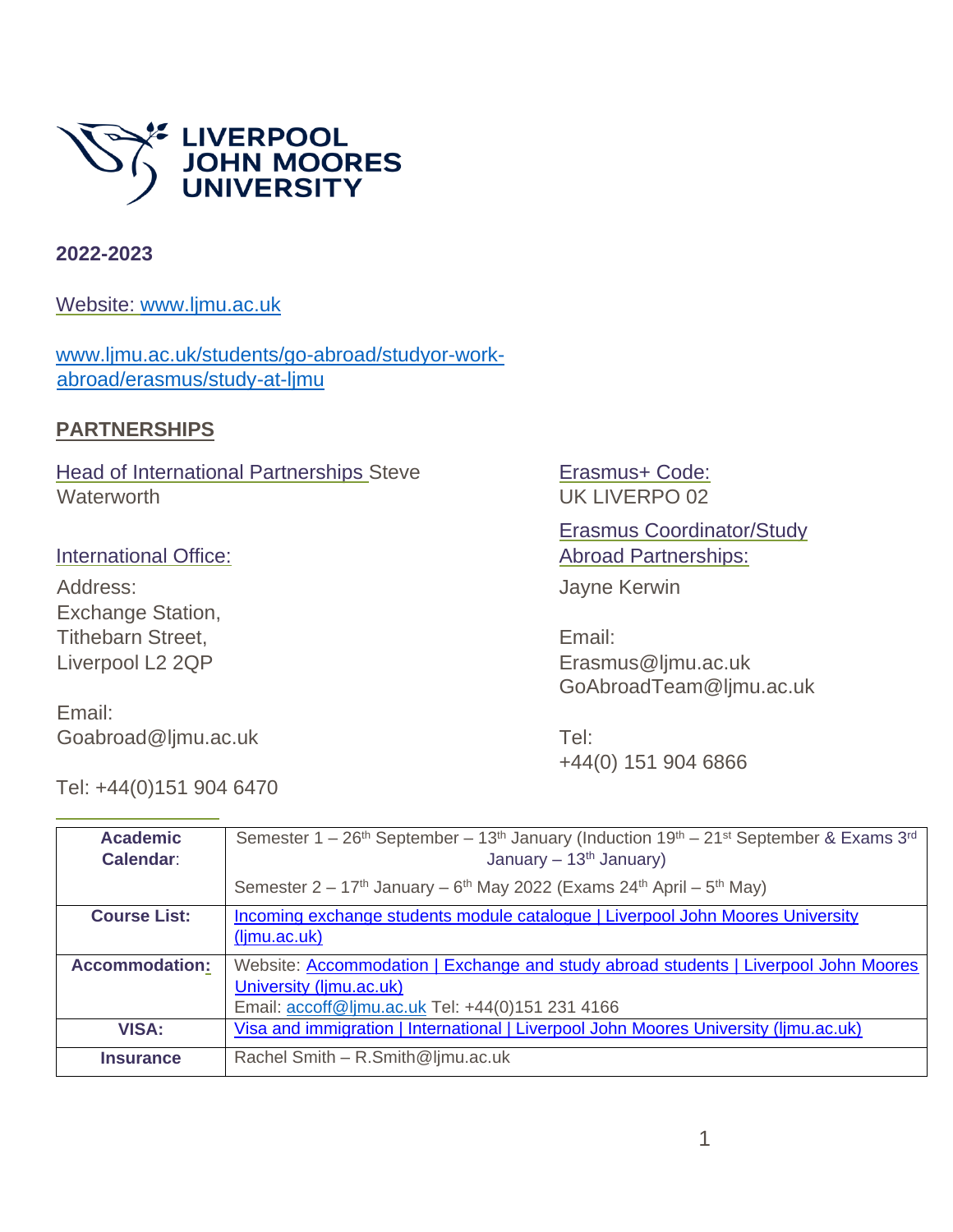| Language | All studies are delivered in English, so ensure that your level of English is B2. Evidence is |  |
|----------|-----------------------------------------------------------------------------------------------|--|
|          | required if students require a visa                                                           |  |

### Nominations

| SUBMISSION OF NOMINATIONS DATE |                          |  |  |
|--------------------------------|--------------------------|--|--|
| Semester 1                     | 15 <sup>th</sup> April   |  |  |
| Semester 2                     | 15 <sup>th</sup> October |  |  |
| $ -$                           |                          |  |  |

Send nominees to [Erasmus@ljmu.ac.uk](mailto:Erasmus@ljmu.ac.uk) and include the following:

- Nominating Institution name and contact details of nominator
- Student full name
- email contact details
- Date of Birth
- Nationality
- Gender
- General subject area that they will study at LJMU
- Semester entry preference & duration.

# **Credits**

Exchange students will enrol on 60 credits per semester, which is equivalent to 30 ECTS (both amount to 600 hours of study time.

### **English Language Proficiency**

All modules are delivered in English. For students from Partner universities where the langue of instruction is not English we require a proficiency of B2, which is IELTS overall score of 6 or a TOEFL overall score of 78 (with 18 for reading, 17 for writing, 17 for listening, 20 for speaking).

# **Useful links**

# **Subjects and Programmes**

[Search Courses | Liverpool John Moores University \(ljmu.ac.uk\)](https://www.ljmu.ac.uk/study/courses#tab-search-by-keyword)